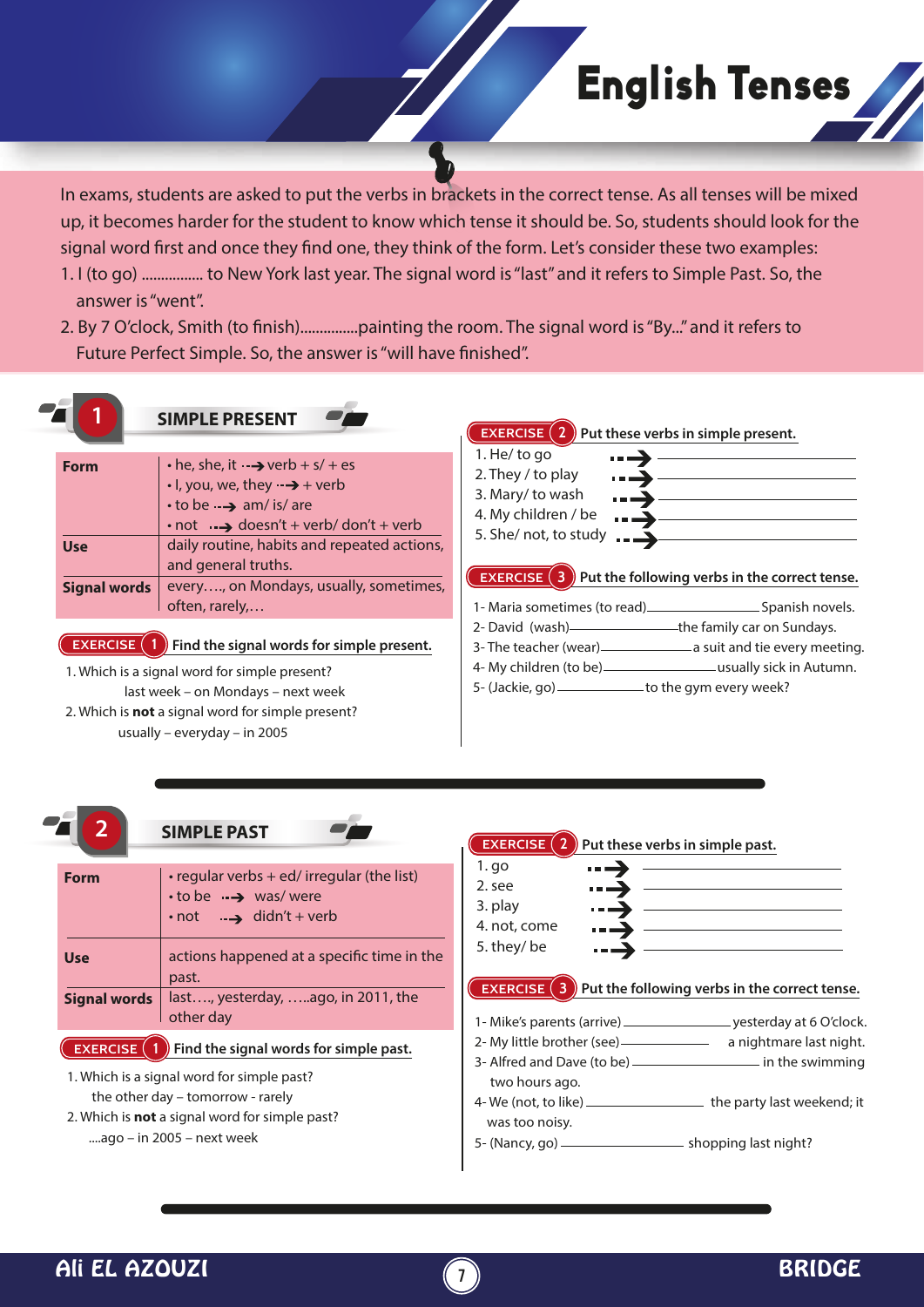# **3 PRESENT CONTINUOUS**

| Form                | am, is, or are $+$ verb $+$ ing                      |
|---------------------|------------------------------------------------------|
| <b>Use</b>          | actions happening now, at the moment<br>of speaking. |
| <b>Signal words</b> | now, at the moment, still, Look! Listen!             |

### **EXERCISE** 1 Find the signal words for present continuous.

- 1. Which is a signal word for present continuous? last – now – every night
- 2. Which is **not** a signal word for present continuous? now - already - still

**4 PAST CONTINUOUS**

### **EXERCISE 2 Put these verbs in present continuous.** 1. They / play  $\overline{\phantom{a}}$ 2. Sara and Leila/ dance  $\cdot$ 3. I/ not, speak 4. He/ to sing 5. David / not, to write  $\cdot$   $\rightarrow$ **EXERCISE 3 Put the following verbs in the correct tense.** 1. Now, it (rain) **heavily outside.** 2. She (not, speak) **FREE 12. She (not, speak)** French at the moment. 3. Many people (still, fight) and against poverty

- in Africa. 4. Mark's children (to play) video games at the
- moment.
- 5. (Sandra, to do) her homework now?

| CUUNIIIVUUJ                                                                                                                                    |                                                    | <b>EXERCISE</b> $(2)$ Put these verbs in past continuous.                                              |                             |
|------------------------------------------------------------------------------------------------------------------------------------------------|----------------------------------------------------|--------------------------------------------------------------------------------------------------------|-----------------------------|
| <b>Form</b>                                                                                                                                    | was or were $+$ verb $+$ ing                       | 1. She/ watch<br>$\rightarrow$                                                                         |                             |
|                                                                                                                                                |                                                    | 2. They/ to play<br>$\rightarrow$                                                                      |                             |
| <b>Use</b>                                                                                                                                     | For actions which were in progress in the<br>past. | $3.$ It/rain<br>$\rightarrow$<br>4. Many students/ to work $\rightarrow$<br>5. He/ not, to drive       | $\overline{\phantom{a}}$    |
| <b>Signal words</b>                                                                                                                            | when, while $+$ long action in the past            | <b>EXERCISE</b> $(3)$ Put the following verbs in the correct tense.<br>when I came in.                 |                             |
| <b>EXERCISE</b> $(1)$ Find the signal words for past continuous.                                                                               |                                                    | 2- When I (write) _______________________________the E-mail last time,                                 |                             |
| 1. Which is a signal word for past continuous?<br>while - by next week - tomorrow<br>2. Which is <b>not</b> a signal word for past continuous? |                                                    | 3- I saw my teacher yesterday when I (wait) _<br>for the bus.<br>4- When Sandra (arrive) _____________ | home yesterday, her father_ |

next week – when - while

### $(not, to cosk)$   $l$ 5- (Your brother, to play) \_\_\_\_\_\_\_\_\_\_\_\_\_\_\_\_\_\_\_\_\_\_\_\_\_the game when the computer crashed down?

# **5 PRESENT PERFECT Form** | have or has + Past Participle | 1. They/ to do

| <b>Use</b>          | For actions which started in the past and<br>continued up to the present. |
|---------------------|---------------------------------------------------------------------------|
| <b>Signal words</b> | just, already, yet, for, since, so far, recently,<br>ever                 |

NB. We use Present Perfect Continuous (have/has+ been + verb +ing) to give more emphasis on the duration of the action. However, some verbs can't be used in the continuous form such as own, smell, need, belong, cost, agree, contain…, etc.

### **EXERCISE (1)** Find the signal words for present perfect.

1. Which is a signal word for present perfect?

still – usually – since

2. Which is **not** a signal word for present perfect?

since – before – for

# Ali EL AZOUZI **8** BRIDGE

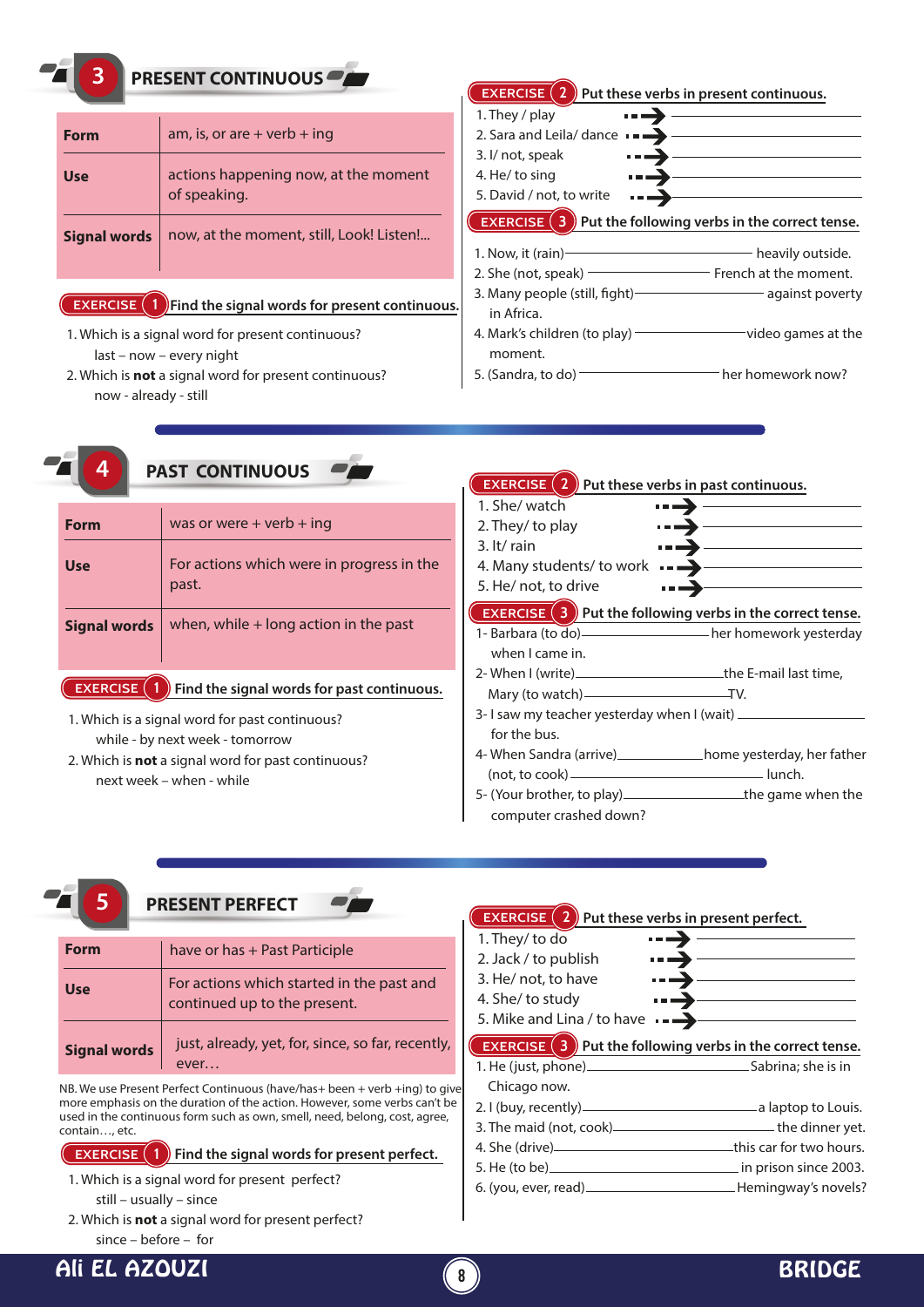| 6                                 | <b>PAST PERFECT</b>                                                         | <b>EXERCISE</b><br>Find the past perfect to these verbs.                                                                                                                                                                          |
|-----------------------------------|-----------------------------------------------------------------------------|-----------------------------------------------------------------------------------------------------------------------------------------------------------------------------------------------------------------------------------|
|                                   |                                                                             | 1. come                                                                                                                                                                                                                           |
| <b>Form</b>                       | had + Past Participle 2 actions in the past                                 | 2. not, have                                                                                                                                                                                                                      |
|                                   | 1st action  > Past Perfect                                                  | 3. see                                                                                                                                                                                                                            |
|                                   | 2nd action $\longrightarrow$ Simple Past                                    | 4. play                                                                                                                                                                                                                           |
| <b>Use</b>                        | For actions which happened before the                                       | 5. cut                                                                                                                                                                                                                            |
|                                   | other one in the past.                                                      | EXERCISE $(3)$<br>Put the following verbs in the correct tense.                                                                                                                                                                   |
| <b>Signal words</b>               | before, after, already, when, never                                         | 1. Before Randa (to take)_________________the test exam yesterday,                                                                                                                                                                |
|                                   | as soon as, until                                                           |                                                                                                                                                                                                                                   |
|                                   |                                                                             |                                                                                                                                                                                                                                   |
|                                   | <b>EXERCISE</b> (1) Find the signal words for past perfect.                 | she (go)________________to bed.                                                                                                                                                                                                   |
|                                   | 1. Which is a signal word for past perfect?                                 |                                                                                                                                                                                                                                   |
|                                   | last week - after - now                                                     |                                                                                                                                                                                                                                   |
|                                   | 2. Which is not a signal word for past perfect?                             | 4. Last time, I (feel)____________stressed because I (never, take)_________                                                                                                                                                       |
|                                   | at the moment - after- already                                              | the IELTS Test before.                                                                                                                                                                                                            |
|                                   |                                                                             | 5. Jonny (get)_________the job after he (graduate)________________from                                                                                                                                                            |
|                                   |                                                                             | Oxford university.                                                                                                                                                                                                                |
| <b>Use</b><br><b>Signal words</b> | For actions which will occur in the future.<br>next, tomorrow, soon, later, | 4. not, to come<br>5. to enjoy<br><b>EXERCISE</b> (3) Put the following verbs in the correct tense.<br>1 I (to travel) _____________ around the world next summer holiday.<br>2. The boss (not, to meet) you tomorrow; he's busy. |
| <b>EXERCISE</b>                   | $\left(1\right)$ Find the signal words for simple future.                   |                                                                                                                                                                                                                                   |
|                                   | 1. Which is a signal word for simple future?                                |                                                                                                                                                                                                                                   |
|                                   | already - next week- in 2017                                                | 5. (James, attend) ____________________the conference tomorrow?                                                                                                                                                                   |
|                                   | 2. Which is not a signal word for simple future?                            |                                                                                                                                                                                                                                   |
|                                   | by tomorrow - tomorrow- soon                                                |                                                                                                                                                                                                                                   |
|                                   |                                                                             |                                                                                                                                                                                                                                   |
|                                   |                                                                             |                                                                                                                                                                                                                                   |
|                                   | <b>FUTURE PERFECT</b>                                                       |                                                                                                                                                                                                                                   |
| ჾ                                 |                                                                             |                                                                                                                                                                                                                                   |
|                                   |                                                                             | <b>EXERCISE</b> $(2)$ Put these verbs in future perfect.<br><u> 1989 - Johann Barn, amerikansk politiker (</u>                                                                                                                    |
| <b>Form</b>                       | will have + Past Participle                                                 | 1. to go                                                                                                                                                                                                                          |
|                                   |                                                                             | 2. to play<br>3. to do                                                                                                                                                                                                            |
| <b>Use</b>                        | For actions that will be finished before                                    | 4. to visit                                                                                                                                                                                                                       |
|                                   | some point in the future, also to express                                   | 5. to enjoy                                                                                                                                                                                                                       |
|                                   | certainty that an action was completed.                                     | <b>)</b> _______________                                                                                                                                                                                                          |
|                                   |                                                                             | <b>EXERCISE</b> (3) Put the following verbs in the correct tense.                                                                                                                                                                 |
| Signal words                      | by, intime                                                                  | 1- By 9 O'clock, many students (finish)_________________________doing                                                                                                                                                             |
|                                   |                                                                             | their exercises.                                                                                                                                                                                                                  |

7 O'clock.

apartment in Paris.

for three years.

4- By November, we (buy) a new

5- By the end of next year, we (study) English

1. Which is a signal word for future perfect? tomorrow- in two days' time – next week-

2. Which is **not** a signal word for future perfect? already – by ... – in three weeks' time

# Ali EL AZOUZI **9** BRIDGE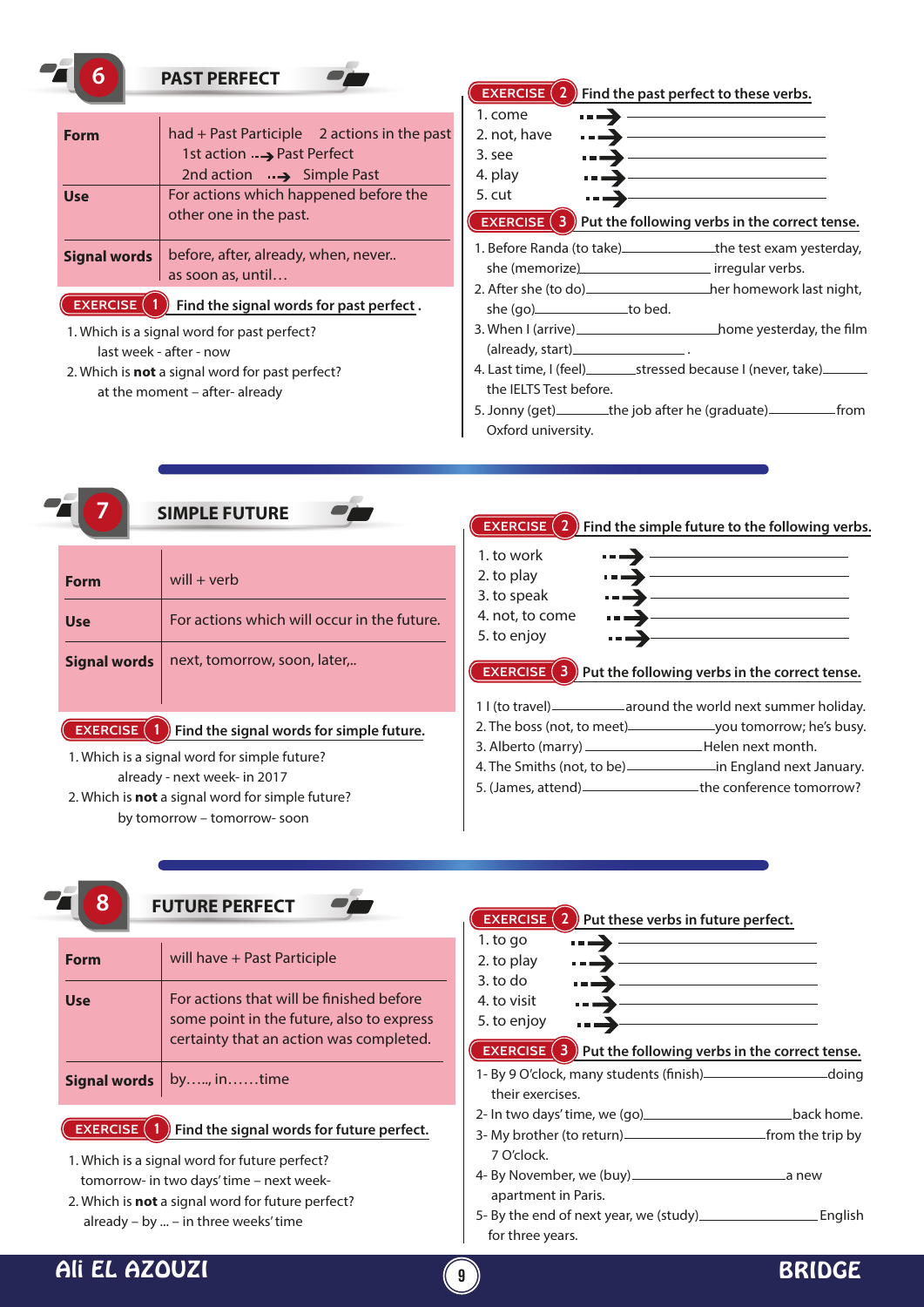# **Past Perfect Simple:**

- Form: 1<sup>st</sup>action  $\cdot \rightarrow$  Past perfect = had + Past Participle 2<sup>nd</sup> action  $\cdot \rightarrow$  Simple past = (ed/list)
- Signal words: before, after, already, when, never, as soon as, ……………

# **Exercise Put the following verbs in the correct tense.**

- 1. My friends (to eat) \_\_\_\_\_\_\_\_\_\_\_\_\_\_\_\_\_\_\_\_\_\_\_everything before I (join) \_\_\_\_\_\_\_\_\_\_\_\_them yesterday.
- 2. After he (have) \_\_\_\_\_\_\_\_\_\_\_\_\_\_\_ a shower last night, we (go out) \_\_\_\_\_\_\_\_\_\_\_\_\_\_\_\_\_\_\_\_\_\_with Laura.
- 3. When I (arrive) and the cinema, the film (already, start)  $\frac{1}{2}$
- 4. Sara and Peter (know) each other for three years before they (get) married.
- 5. She (to phone)\_\_\_\_\_\_\_\_\_\_\_\_\_\_\_\_\_\_her friend before she (to go)\_\_\_\_\_\_\_\_\_\_\_\_\_\_\_\_\_to New York yesterday.
- 6. As soon as he (finish) his education in Paris in 2009, he (return) his education in Paris in 2009, he (return)

# **Past Perfect Continuous:**

- Form: Past perfect continuous = had been + verb + ing (here more emphasis is put on the duration of the action.)
- Signal words: before, after, when, because, all day, for……

NB. Some verbs can't be used in the continuous form such as own, smell, need, belong, cost, agree, contain….etc.

### **Exercise Put the following verbs in the correct tense.**

- 1. The police (look for) \_\_\_\_\_\_\_\_\_\_\_\_\_\_\_\_\_\_\_the thief for 10 days before they (catch) him. 2. She (to be) tired because she (work) all day. 3. She (drive) for a couple of hours before she (have) the accident. 4. He (to work)\_\_\_\_\_\_\_\_\_\_\_\_\_\_\_\_\_\_\_\_\_\_\_\_\_on the project for three hours before the boss (come in)\_\_\_\_\_ 5. They (play) for two hours when it (begin) to rain.
- 6. I (feel) tired yesterday because I (to drive) all night.

# **Future Perfect:**

- Form: Future Perfect = will have + Past Participle (here, the action will be completed at a point in the future)
- Signal words: by…/ in….s' time…..

# **Exercise Put the following verbs in the correct tense.**

- 1. By 8 O'clock tomorrow, she (to do)\_\_\_\_\_\_\_\_\_\_\_\_\_\_\_\_\_\_\_\_\_\_\_\_\_the laundry.
- 2. The Smiths (visit) all Europe by next year.
- 3. By this time tomorrow, we (finish) \_\_\_\_\_\_\_\_\_\_\_\_\_\_\_\_\_\_\_\_\_\_\_the project.
- 4. By 10 O'clock, the kids (fall) asleep.
- 5. By next year, Maria (to receive) her promotion.
- 6. The maid (clean) Contact the entire house by dinner.
- 7. Monica and Rosa (to begin) \_\_\_\_\_\_\_\_\_\_\_\_\_\_\_\_\_\_\_\_\_\_working by this time tomorrow morning.

**10**

- 8. By Sunday, you (do) all the homework.
- 9. In three days' time, the school (receive) **primition** prizes.
- 10. In five minutes' time, they (to leave) \_\_\_\_\_\_\_\_\_\_\_\_\_\_\_\_\_\_\_the classroom.